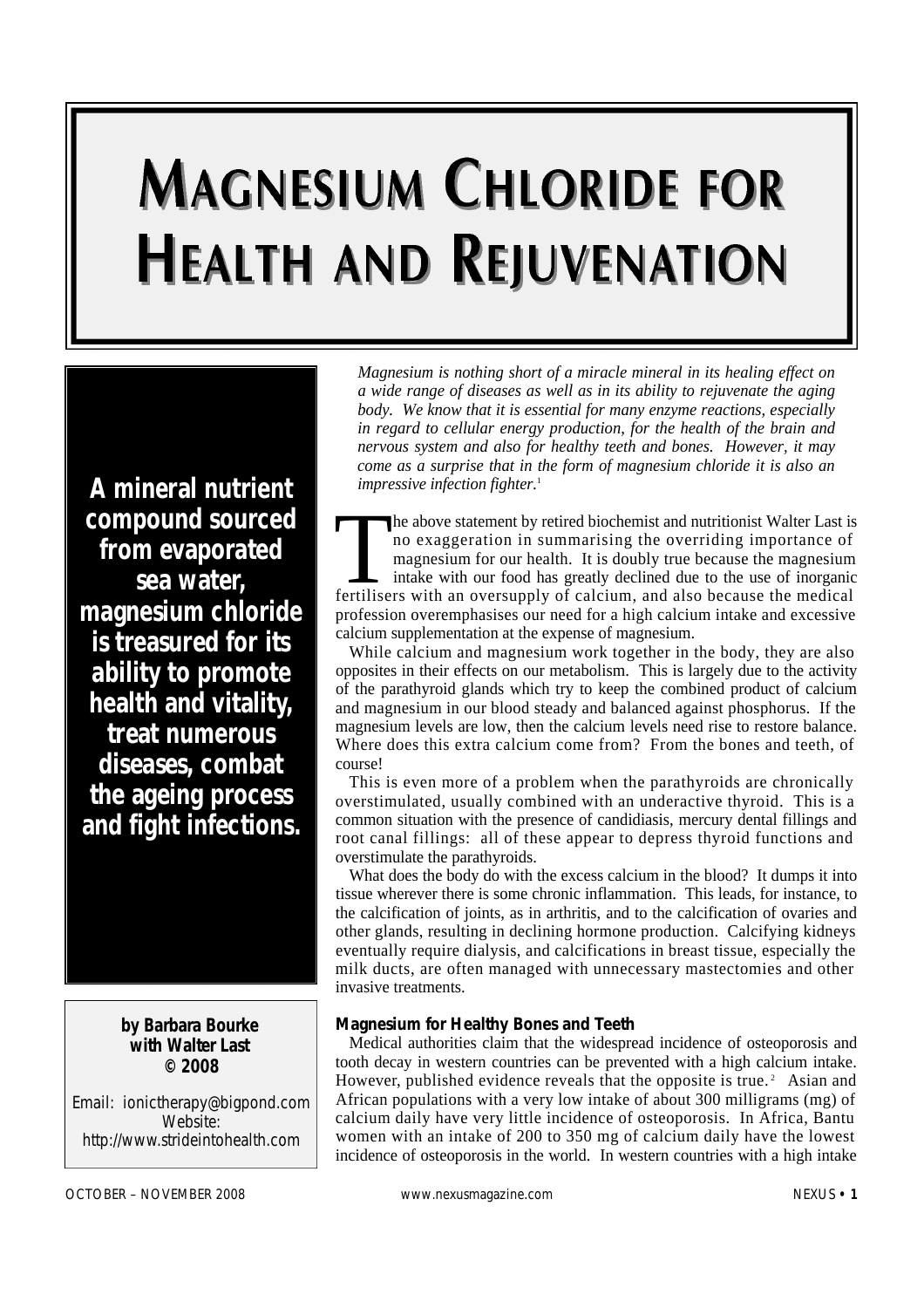of dairy products, the average calcium intake is about 1,000 mg. The higher the calcium intake, especially in the form of cow's milk products (except butter), the higher the incidence of osteoporosis.<sup>3</sup>

Calcium, magnesium and phosphorus levels are kept in a seesaw balance by the parathyroid hormones. If calcium goes up, magnesium goes down and vice versa. With a low magnesium intake, calcium goes out of the bones to increase the calcium levels in tissues, while a high magnesium intake causes calcium to go out of the tissues and into the bones. A high phosphorus intake without a high calcium or magnesium intake causes calcium to leach from the bones and then leave the body with the urine. A high phosphorus intake with high calcium and magnesium leads to bone mineralisation.

Dr Lewis B. Barnett, an orthopaedic surgeon, practised in two different US counties with very different mineral levels in soil and water. In Dallas County, Texas, with a high calcium and low magnesium concentration in the water supply, osteoporosis and hip fractures were very common, while in Hereford, Texas, with high magnesium

and low calcium levels, these were nearly absent. In Dallas County, the magnesium content of bones was 0.5 per cent, while in Hereford it was 1.76 per cent. In another comparison, the magnesium content in bones of osteoporosis sufferers was 0.62 per cent, while in healthy individuals it was 1.26 per cent.<sup>4</sup>

The same applies for healthy teeth as for healthy bones. In a New Zealand study, it was found that caries-resistant teeth had on

average twice the amount of magnesium as caries-prone teeth. The average concentration of magnesium phosphate in bones is given as about 1.0 per cent, in teeth about 1.5 per cent, in elephant tusks 2.0 per cent and in the teeth of carnivorous animals that crush bones it is 5.0 per cent. In regard to the strength of bones and teeth, think of calcium as chalk and magnesium as superglue. The magnesium superglue binds and transforms the chalk into superior bones and teeth.<sup>5</sup>

One patient reported to Walter Last: "My doctor rang Friday afternoon re my bone density scan and wanted to know what I have been doing over the last two years. I asked why, and she said that by looking at the 2005 and 2006 scans, she could see with the 2008 scan that I had improved. She couldn't believe it, and said that normally when you are in the osteoporosis range you don't come out of it."<sup>6</sup> That doctor was actually saying that she knew the accepted treatment of high calcium supplementation does not work but is used anyway. This patient had reversed the medical treatment by lowering calcium and greatly increasing her intake of magnesium (in addition to boron).

**Magnesium Absorption and Dosage**

A solution to this problem is to lower calcium levels in the blood by keeping up a high intake of magnesium. However, any excess magnesium is quickly lost with the urine. Therefore, to keep calcium in the bones and teeth rather than around the joints and in the soft tissues, we need a steady supply of magnesium.

Traditionally, magnesium in our diet has been mainly in ionic form and is converted in the stomach into magnesium chloride or it binds to protein, especially chlorophyll, and then is broken down, ending up for absorption as magnesium chloride or chelated magnesium. Therefore, when supplementing, we may as well use magnesium chloride directly instead of magnesium oxide or hydroxide and other forms that require additional hydrochloric acid.

Magnesium chloride has another advantage: it provides ions of magnesium and chloride which are both required to stimulate the activity of digestive enzymes and produce hydrochloric acid in the stomach.

Magnesium sulphate, also known as Epsom salts, is

poorly absorbed and therefore attracts water in the colon and functions as a laxative.

If fruit and vegetables are grown in mineral-rich soil, then these foods contain a high content of minerals, including magnesium. As the plant grows, it converts the inorganic minerals into organic minerals and these then bind to acids like citric acid and are easily absorbed in this form. While most forms of magnesium have a good

bioavailability, chelates with amino acids and magnesium bound to fruit acids also have a beneficial alkalising effect on the body.

The efficiency of magnesium absorption varies inversely with the quantity of magnesium intake. Magnesium is absorbed into the body primarily from the ileum of the small intestine. When consuming the RDI (Recommended Dietary Intake) of magnesium, which is an average of between 360 and 410 mg a day, we absorb approximately 50 per cent of magnesium, but when ingesting sub-optimal quantities we may absorb as much as 75 per cent. Absorption decreases rapidly when more than 200 mg is consumed at one time, therefore it's important to take magnesium in divided doses throughout the day.

Magnesium chloride can be added to food or drink, like juice, mostly to disguise the salty-bitter taste. I mix it with juice myself, a quarter of a teaspoon at a time, and it is fine. However, it's a matter of personal preference. You can start with a few drops in your meal or drink and slowly build up to half a teaspoon twice a day amounting to 600 mg of magnesium chloride daily.

**Therefore, to keep calcium in the bones and teeth rather than around the joints and in the soft tissues, we need a steady supply of magnesium.**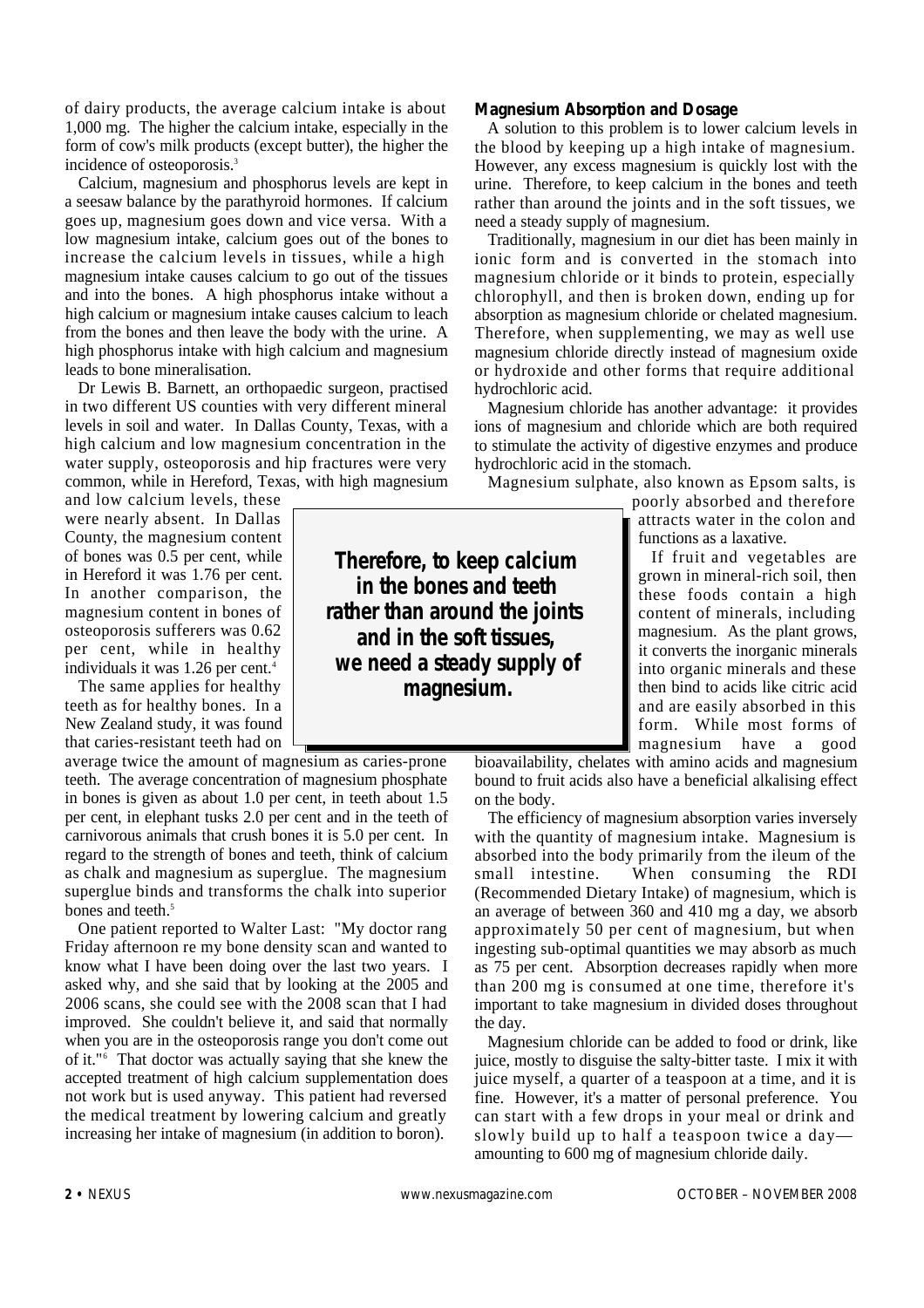When dealing with factors such as stress, advancing age, cardiovascular problems and signs of calcification, up to 1,000 mg is the daily dosage recommended by many health practitioners. The intestinal absorption of magnesium declines with ageing and the presence of gastrointestinal disorders, and especially with dysbiosis caused by antibiotics and other pharmaceutical drugs. Excessive loss of magnesium in urine can also be a side effect of some pharmaceuticals.<sup>7</sup>

A study published in 2005 showed that over two-thirds of Americans do not consume even the low level of the RDI of magnesium, and 19 per cent use less than one-half of this. <sup>8</sup> It may take up to three months or longer of oral magnesium supplementation to replenish intracellular magnesium status, and according to Dr Norm Shealy it can take up to a year.<sup>9</sup>

#### **"Magnesium Oil" in Transdermal Therapy**

All these problems make it more attractive to use magnesium chloride transdermally (absorbed through the skin), bypassing the digestive system with the need for

hydrochloric acid and a wellfunctioning digestive tract.

Magnesium chloride consists of 11.8 per cent magnesium bound to 88.2 per cent chloride. It is produced through evaporation from saline waters, mainly sea water (and also from the Dead Sea). After removal of sodium chloride, the bittern remains, containing mainly magnesium chloride and  $magnesium$  sulphate.<sup>10</sup> Magnesium chloride is much less bitter than magnesium sulphate.

In the dry form, magnesium chloride is usually sold as white hygroscopic (water-attracting) flakes, hydrated with

six molecules of water (hexahydrate) for each unit of magnesium along with two chloride ions  $(MgCl<sub>2</sub>)$ . This affinity with water means that magnesium chloride can be used as a product called "magnesium oil", which can be applied to the skin as a transdermal magnesium therapy. It is not oil in the true sense, but has the feel of oil when rubbed on the skin.

Over a cup of lemongrass tea with Walter Last, I first heard about magnesium chloride used as magnesium oil and described in much detail in the book *Transdermal Magnesium Therapy* by Mark Sircus. As a health supplement, it is safe to take internally or externally. Mark Sircus writes:

*Magnesium chloride solution is not only harmless for tissue, but it had also a great effect over leucocytosis; so it was perfect for external wound treatment.*<sup>11</sup>

Rejuvenation by ingesting more magnesium is a slow process, especially as the amount of magnesium that we can take is limited by its laxative effect and the need to keep it in a reasonable balance with the calcium and phosphorus intake. The other problem is that spastic muscles have poor blood and lymph circulation, which makes it difficult for ingested magnesium to dissolve and flush out the tissue and joint calcifications. These problems then call for the use of magnesium oil.

We can greatly speed up the rejuvenation process by increasing the circulation through permanently contracted muscles by using magnesium oil with deep tissue massage or just frequent rubbing, or by using it in hot packs. However, we need to be careful with sensitive skin, as the magnesium oil may sting for a while. In this case, it's best to dilute it to an acceptable level. If rubbed on in a rather diluted form, it may gradually disappear into the skin, but in concentrated form it just remains sticky and needs to be washed or showered off after some time. However, with many conditions, such as arthritis and other forms of stiffness and pain, it's a good idea to apply it to the affected area and cover it with some old cloths overnight.

#### **Antimicrobial Action of Magnesium**

Magnesium chloride is a great infection fighter as well, which no other magnesium combination can claim to be.

The first prominent researcher to investigate and promote the antibiotic effects of magnesium was a French surgeon, Professor Pierre Delbet, MD.<sup>12</sup> In 1915, he was looking for a solution to cleanse soldiers' wounds because he found that traditionally used

antiseptics actually damaged tissues and encouraged infections instead of preventing them. In all his tests, magnesium chloride solution was by far the best. He found that not only was it harmless for tissues, but it also greatly increased leucocyte activity and phagocytosis, the destruction of pathogenic microbes.

Later, Professor Delbet performed experiments with the internal application of magnesium chloride and found it to be a powerful immune system stimulant. In his experiments, phagocytosis increased by up to 333 per cent. This means that after magnesium chloride intake, the same number of white blood cells destroyed up to three times more microbes than before.

Gradually, Professor Delbet found magnesium chloride to be beneficial in treating a wide range of diseases. These included: diseases of the digestive tract such as colitis and gall bladder problems; Parkinson's disease, tremors and muscle cramps; acne, eczema, psoriasis, warts and itching skin; impotence, prostatic hypertrophy, cerebral and circulatory problems; and asthma, hay fever, urticaria and anaphylactic reactions. Hair and nails became stronger and healthier, and patients had more energy.

**He found that not only was it harmless for tissues, but it also greatly increased leucocyte activity and phagocytosis, the destruction of pathogenic microbes.**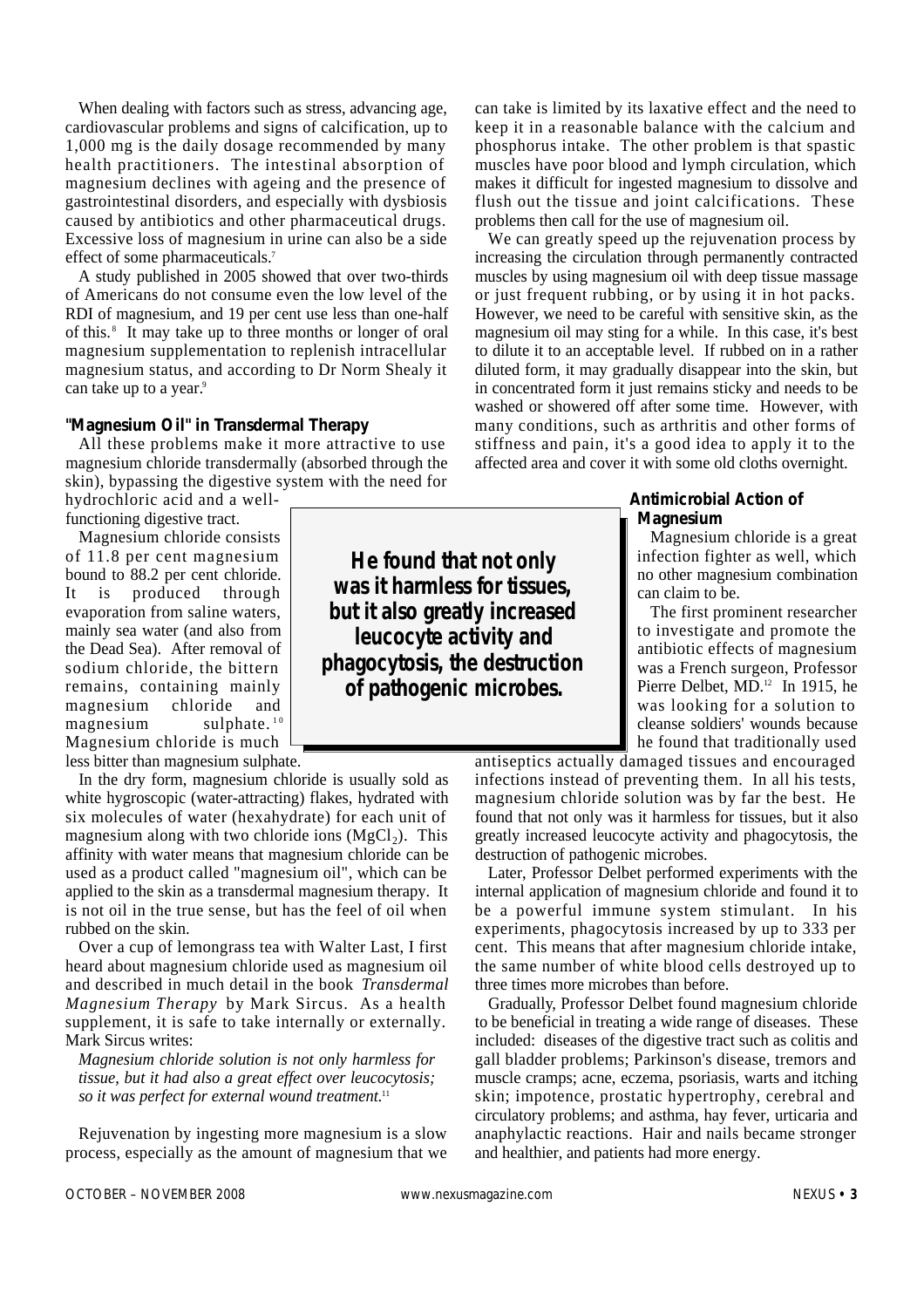Professor Delbet also found that magnesium chloride had a very good preventive effect against cancer and cured precancerous conditions such as leukoplasia, hyperkeratosis and chronic mastitis. Epidemiological studies confirmed that regions with magnesium-rich soil had less cancer than those with low magnesium levels.

Professor Delbet used to give magnesium chloride solution routinely to his patients with infections and for several days before any planned surgery, and he was surprised that many of these patients experienced euphoria and bursts of energy. Magnesium chloride supposedly has a specific action on the tetanus virus and its effects on the body. It even seems to be protective against snake bites. Guinea pigs did not die after normally lethal injections of snake venom and a rabbit survived a poisonous snakebite when given magnesium chloride solution.

Another French doctor, Dr A. Neveu,<sup>13</sup> cured several diphtheria patients with magnesium chloride within two days. He also published 15 cases of poliomyelitis that was cured within days if treatment was started immediately or within months if paralysis had already progressed. Dr

Neveu found magnesium chloride effective against asthma, bronchitis, pneumonia, emphysema, pharyngitis, tonsillitis, hoarseness, common cold, influenza, whooping cough, measles, rubella, mumps, scarlet fever, poisoning, gastroenteritis, boils, abscesses, whitlow, infected wounds and osteomyelitis.

In more recent years, Raul Vergini, MD and others confirmed these earlier results

and added more illnesses and conditions to the list of successful uses of magnesium chloride: acute asthma attack, shock, tetanus, herpes zoster, acute and chronic conjunctivitis, optic neuritis, rheumatic diseases, many allergic diseases and chronic fatigue syndrome. They also found it to have beneficial effects in cancer therapy. In all of these cases, magnesium chloride gave much better results than other magnesium compounds.<sup>14</sup>

#### **Magnesium for Nerves**

Magnesium has a calming effect on the nervous system, so it is frequently used to promote good sleep. It can also be used to calm irritated and overexcited nerves. This is especially useful with epileptic seizures, convulsions in pregnant women and the "shakes" in alcoholics. Magnesium levels are generally low in alcoholics, contributing to or causing many of their health problems. If magnesium levels are low, the nerves lose control over muscle activity, respiration and mental processes. Nervous fatigue, tics and twitches, tremors, irritability, h y per sensitivity, muscle spasms, restlessness, anxiety, confusion, disorientation and irregular heartbeat all

**They also found it to have beneficial effects in cancer therapy. In all of these cases, magnesium chloride gave much better results than other magnesium compounds.**

respond to increased magnesium intake. A common phenomenon of magnesium deficiency is a sharp muscle reaction to an unexpected, loud noise. "Memory pills" have been marketed that consist mainly of magnesium.<sup>15</sup>

Sleep in magnesium deficiency is restless and agitated and is disturbed by frequent night-time awakenings. However, all forms of magnesium are not equally e ffective. In a study of more than 200 patients, Dr W. Davis used magnesium chloride as a possible means of combatting insomnia. The researcher reported that sleep was induced rapidly and was uninterrupted, and that waking tiredness disappeared in 99 per cent of the patients. In addition, anxiety and tension diminished during the day.<sup>16</sup>

Many of the symptoms of Parkinson's disease can be overcome with high magnesium supplementation; shaking can be prevented and rigidity eased. With pre-eclampsia, pregnant women may develop convulsions, nausea, dizziness and headaches; in hospitals, this is treated with magnesium infusions. Because of its strongly relaxing effect, magnesium helps not only in promoting better sleep

> but is also useful in overcoming headaches and migraines. Even the number of suicides is linked with magnesium deficiency: the lower the magnesium content in soil and water in a given region, the higher the suicide rate.<sup>17</sup>

Epilepsy is marked by abnormally low magnesium levels in the blood, spinal fluid and brain, causing hyperexcitability in regions of the brain. There are many reported cases of epilepsy greatly

improving or disappearing with magnesium supplementation. In a trial with 30 epileptics, 450 mg of magnesium supplied daily successfully controlled their seizures. Another study found that the lower the magnesium blood level, the more severe was the epilepsy. Magnesium works best combined with vitamin B6 and zinc. In sufficient concentrations, magnesium inhibits convulsions by limiting or slowing the spread of the electric discharge from an isolated group of brain cells to the rest of the brain. Even the initial burst of firing nerve cells that starts an epileptic attack can be suppressed with magnesium.<sup>18</sup>

#### **Magnesium for Rejuvenation**

Calcium and magnesium are opposites in their effects on our body structure. As a general rule, the softer our body structure, the more we need calcium; the more rigid and inflexible it is, the less calcium and the more magnesium we need. Magnesium can reverse the age-related degenerative calcification of our body structure and, with this, help us to rejuvenate. Walter Last calls magnesium "the mineral for rejuvenation".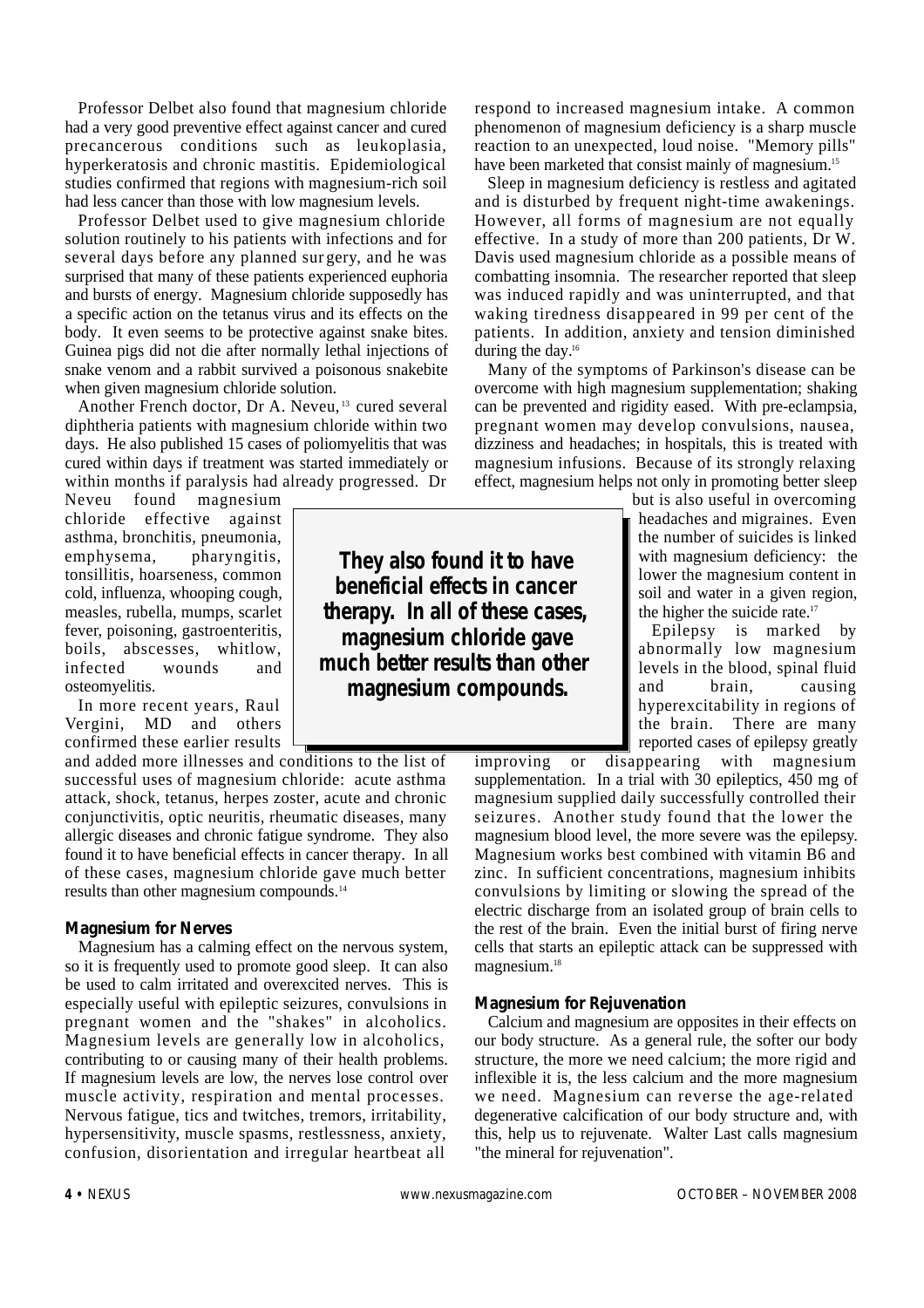Young women, children and, most of all, babies have soft body structures and smooth skin, with low calcium and high magnesium levels in their cells and soft tissues. They generally need high calcium intakes. This is the biochemistry of youth. As we age, we become more and more inflexible; this is most pronounced in old men and post-menopausal women. The arteries harden to cause arteriosclerosis; the skeletal system calcifies to cause rigidity, with fusion of the spine and joints; kidneys and other organs and glands increasingly calcify and harden, with stone formation; calcification in the eyes causes cataracts; and even the skin hardens, becoming tough and wrinkled. In this way, calcium is in the same league as oxygen and free radicals, while magnesium works together with hydrogen and the antioxidants to keep the body structure soft.

While a higher magnesium intake is beneficial for most individuals, those with low blood pressure usually require more calcium. Normal blood pressure is about 120/80; the lower it is, the higher should be the daily intake of calcium. While those with high blood pressure may

benefit from ingesting up to twice as much magnesium as calcium, those with low blood pressure may take twice as much calcium as magnesium, but both minerals in relatively high amounts. Those with low blood pressure and a tendency towards inflammation may also reduce their intake of phosphorus.

A gynaecologist reported that some of the first organs to calcify are the ovaries, leading to premenstrual tension. When he

put his patients on a high magnesium intake, their PMT vanished and they felt and looked much younger. Most of these women said that they lost weight, increased their energy, felt less depressed and enjoyed sex again much more than before. For men, magnesium is equally beneficial for problems arising from an enlarged prostate gland. Symptoms commonly improve after a period of supplementation with magnesium chloride.<sup>19</sup>

#### **Other Health Benefits**

We see how essential magnesium is to the normal function of the cardiovascular and nervous systems as well as in over 300 enzyme reactions and in energy production. According to Mark Sircus:

*Magnesium is the single most important mineral for maintaining proper electrical balance and facilitating smooth metabolism in cells. Magnesium is the second most abundant intracellular and the fourth most abundant cation (positively charged ion) in the body. It is a transmembrane and intracellular modulator of cellular electrical activity. As such, a deficiency in the body is nothing short of disastrous for the cell's life.*

# **We see how essential magnesium is to the normal function of the cardiovascular and nervous systems as well as in over 300 enzyme reactions and in energy production.**

*Yet, this fact is not widely known.*<sup>20</sup>

And is it not at the cellular level that health and disease start?

Sircus also says: "Without magnesium there is no energy, no movement, no life."<sup>21</sup>

In practice, I often use the help of a reference software program called Hyperhealth (the definitive database for natural medicine based on published scientific research; see http://www.hyperhealth.com). It lists the health benefits that magnesium exerts on the different body systems, including the cardiovascular and nervous systems (as already stated) and the digestive, respiratory, excretory, lymphatic/immune, musculoskeletal, respiratory and reproductive systems, as well as on energy production. It mentions magnesium's positive influence on metabolism such as in control of weight, blood sugar and cholesterol, and states that magnesium is needed for protein, starch and fat metabolism and is important in liver, thyroid and parathyroid function. It even lists benefits in hearing, vision and oral health.

> The pathologies associated with magnesium deficiency are staggering: hypertension and other cardiovascular diseases, kidney and liver damage, migraine, multiple sclerosis, glaucoma, Alzheimer's disease, recurrent bacterial infections, fungal infections, premenstrual syndrome, calcium and potassium deficiency, diabetes, cramps, muscle weakness, impotence, aggression, fibromas, hearing loss and iron

 $accumulation.<sup>22</sup>$ 

Increased magnesium intake helps to prevent or dissolve kidney stones and gall bladder stones.<sup>23</sup> Activation of digestive enzymes and bile production as well as improvement of intestinal flora health are factors that make magnesium chloride beneficial in normalising digestive processes and reducing digestive discomfort, bloating and offensive stool odours. It actually reduces all o ffensive body odours, including underarm and foot odour. This may explain why chlorophyll is generally very effective in reducing body odour, as it is high in magnesium.

I'd like to share some of my own clinical experiences with magnesium oil. I treated a patient with diet and supplements while she decreased her intake of antidepressant drugs. She improved but still had a big problem with insomnia. Doing relaxation exercises and having a foot bath with added magnesium oil every night made her fall asleep while still soaking her feet! Another client, after using magnesium oil for the first time, slept through the night without waking up with leg cramps. She also took magnesium chloride orally (note that as it is